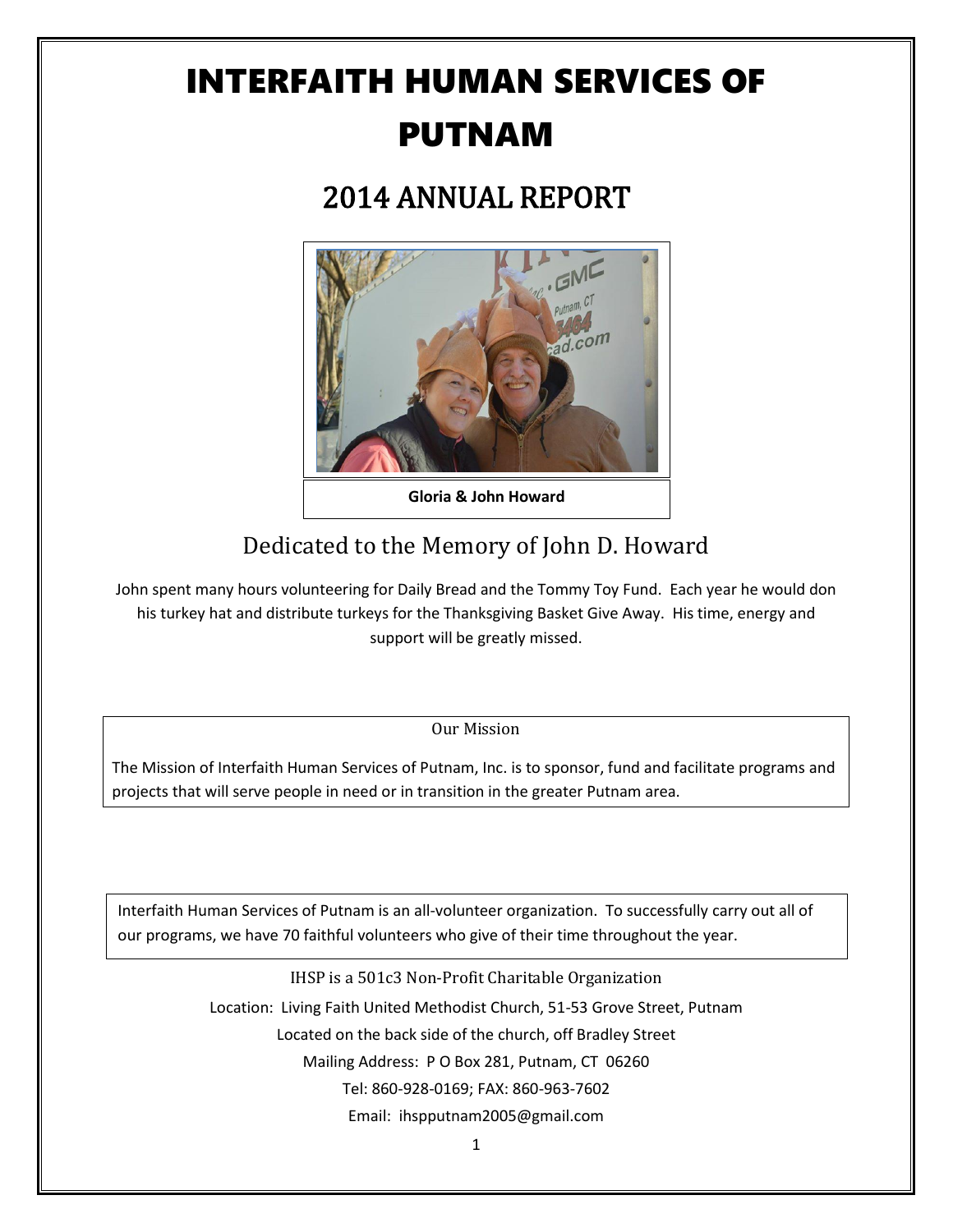Facebook.com/putnamdailybread

## A MESSAGE FROM OUR PRESIDENT Shawn Johnston

s a non-profit, all-volunteer organization**, Interfaith Human Services of Putnam (IHSP)** continues to sponsor, fund and facilitate programs and projects that serve people in need and in transition in the greater Putnam area. It is a testament to the extraordinary giving nature of people in our area that we are still able to operate with an all-volunteer staff. A



hree days a week, fifty two weeks a year our volunteers show up, open the doors to our food pantry **"Daily Bread"** and provide food, friendship and a caring shoulder to individuals and families in need. At the same time that Daily Bread is open and distributing food, we also have wonderful volunteers who open and operate our **"NU2U" Clothing Closet** to help provide much needed, gently used clothing as well. The Clothing Closet is also open on Tuesday to serve Community Kitchen clients. We operate the only **Diaper Bank in Northeastern Connecticut**. In addition, we administer a **Fuel Fund** and a **Homeless Prevention** Program. Simply put, we are really just an old-fashioned neighborhood helping to wrap their arms around our friends and neighbors in need and volunteering to help provide them a hand up during tough times. T

he year 2014 was truly the most demanding year we have ever experienced. Yet, at the same time, it was one of the most rewarding. Week after week, the number of individuals and families that we served continued to increase. Our volunteers, Board of Directors and our community supporters gave generously, thus enabling us to continue to support our neighbors in need. An incredibly special component of our organization is that many of those we serve join our extended family and serve as volunteers themselves! T

o each and every individual and organization that donated, supported us, or that volunteered, please know that we strive every day to ensure your donations are used wisely and that you have our heartfelt appreciation. You are our rock of support and help to make Northeastern Connecticut the special and supporting community that it is. THANK YOU! T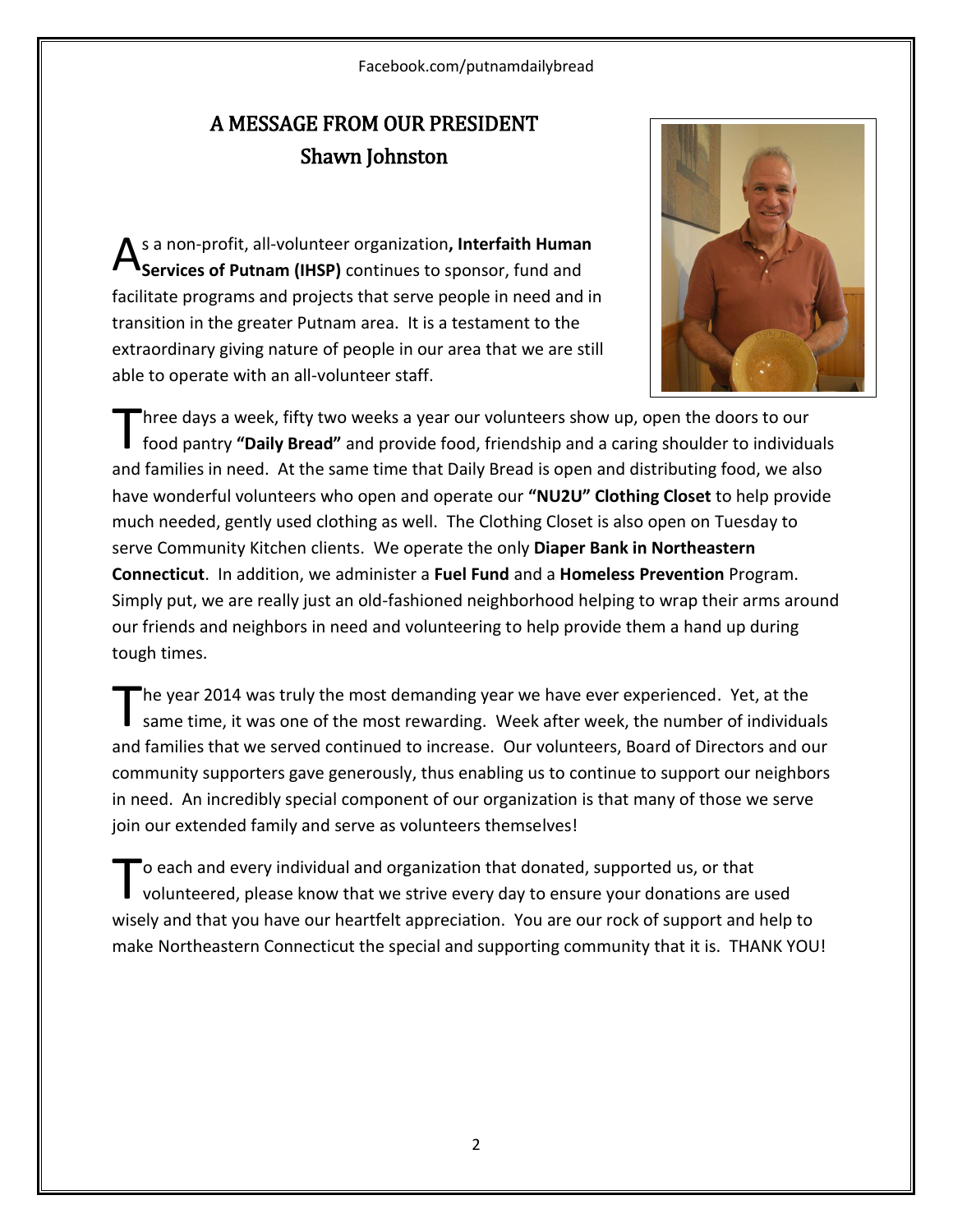## OUR PROGRAMS & ACCOMPLISHMENTS

## IHSP-Daily Bread Food Pantry

hirty-two years later, after a small food distribution program started at **St. Mary's Church, Daily Bread** provides 250 families-individuals with food and personal care items on a monthly basis. Thirty-two years later, after a small food distribution program started at St. Mary's Church Bread provides 250 families-individuals with food and personal care items on a monthly Today we continue to focus on meeting the supplementing their food needs with nutritious, healthy foods.

### **In 2014, We:**

 Filled empty bowls for more than 685 people monthly. Many of these people are children, senior adults and singles. Our partnership with **Sawmill Pottery** and the **Congregational Church of Putnam** through their **Empty Bowl Dinner** helped us make sure that those who entered our doors did not go to bed with an empty bowl.



#### **Did You Know That:**

Many older adults on a low or limited income have to make tough choices when it comes to food and nutrition. According to AARP, some buy less nutritious foods because they lack financial resources; others either cut or skip a meal in order to pay bills or buy prescriptions. Our Daily Bread Food Pantry assists more than 68 older adults each month providing them with nutritional food to supplement their dietary needs.

 Received food donations from many local food drives that helped us "Squash Hunger" and provide more than 100,000 meals. To name a few: Stop n Shop Food for Friends & Squash Hunger Drives, the Lions Club/Rotary Club Loafers Challenge with support from the Putnam Lodge of Elks, U S Postal Service-Putnam location Stamp Out Hunger, U S Button Tuna Tuesday, Souper Bowl Sunday Woodstock Congregational Churches Youth Group, CNB Hunger Awareness Drive and local faith communities Spaghetti Sauce Sunday.



 Provided children and adults with nourishing, healthy foods through our **Vegetable/Fruit Coupon Program**. During the summer this program is supplemented with fresh vegetables from many local growers including the **Putnam Farmer's Market** [Tim Lasko] and **Good Bug Gardens** [Andy Meek & Viviana Lusitana]. Funding support for this program came from the **George L. Holt Fund** through the **Community Foundation of Eastern Connecticut**.

**How We Made a Difference:**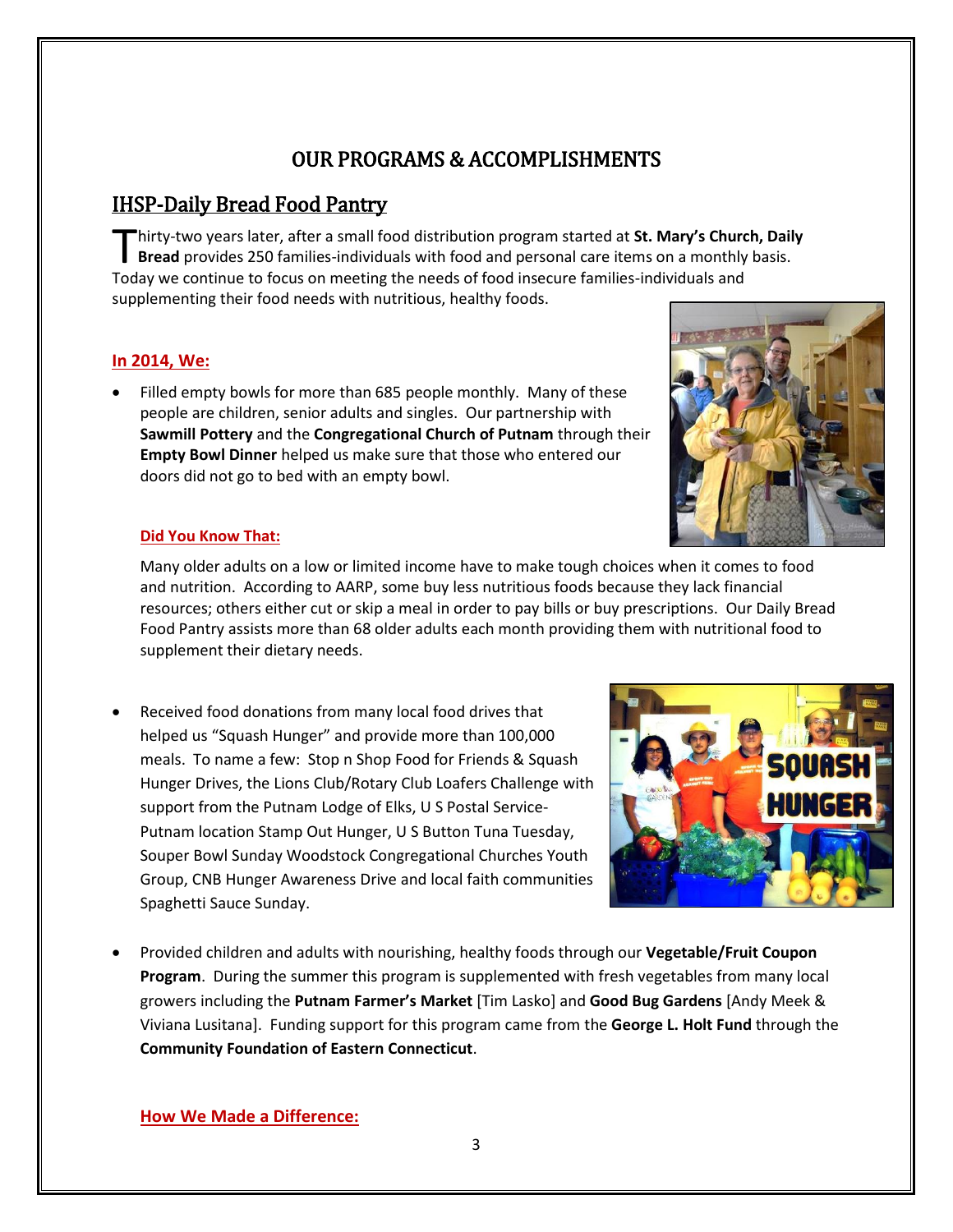"We don't have a lot of extra money every month. The coupons help us get fresh vegetables that we wouldn't be able to afford." *Daily Bread Client, Sheri*

- The **Connecticut Food Bank Mobile Food Pantry** continued to provide extra food throughout the year to more than 7,500 people. It is staffed by local volunteers from **St. Mary's Church, the Woodstock Evangelical Covenant Church and TEEG.**
- Provided more than 650 Snak Paks for children to help fill the meal gap when they are home during the summer months. Snak Paks contain enough food for a child to eat at least two full days while parents work. Each year these are assembled by the **Putnam Leo Club.**



#### **Summer Hunger Facts:**

Did you know that a family with two children has to come up with more than 200 extra meals during the summer vacation when they don't have access to school meals?

 Provided financial support to the **Putnam Board of Education's/USDA Summer Food Service Program** so adults bringing children can also eat. This contribution provided meals to more than 775 adults who were able to have conversation time with their children.

#### **How We Made A Difference:**

"Each summer, children wait for the last bell of the school year. Summer is an exciting time for children to enjoy play time with friends, a week at camp, a family vacation, or time at the pool. For many children who received free and reduced-price meals at school, summer can mean hunger. Just as learning doesn't end when school lets out, neither does a child's need for good nutrition. We are grateful for the outreach from IHSP as they are the cornerstone of the community." Jeannette LaPlume, Food Service Director at the Putnam Public Schools.

- Offered clients the opportunity to apply for SNAP with our **SNAP Outreach Coordinator, Terry Pearsall**. SNAP Volunteers were trained by End Hunger Connecticut through an outreach program of Connecticut Food Bank.
- Provided more than 350 Thanksgiving Food Baskets Setting up to provide these baskets takes a lot of volunteers, like the help received from the Putnam Leo Club and their advisors, Bill & Kathy Zamagni, Program Coordinators, and Holly Gilbert, Volunteer. Food for these baskets comes from Connecticut Food Bank, the CT State Police & Putnam Police Handcuff Hunger Food Drive, as well as many local businesses and individuals.

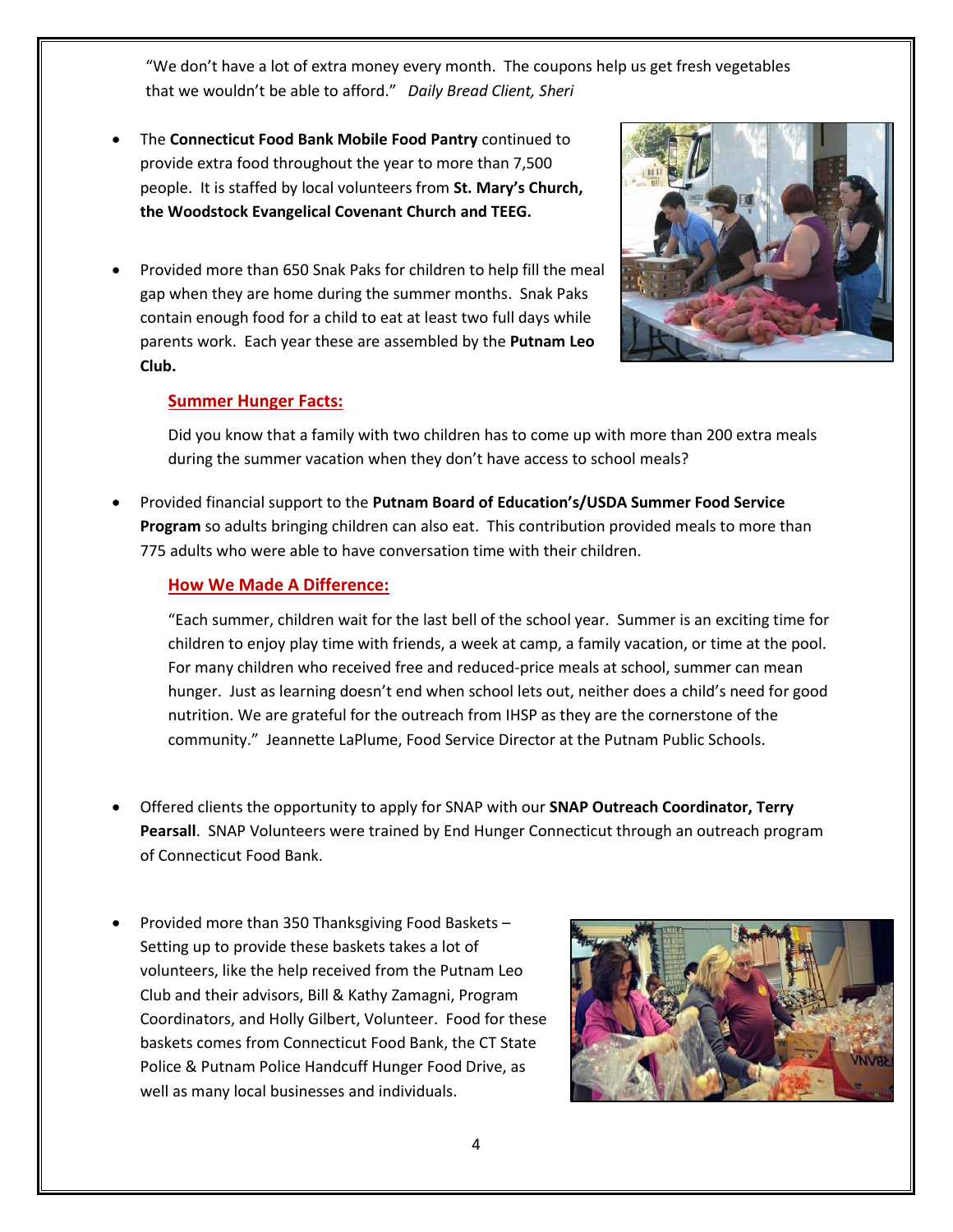

## **IHSP-Diaper Bank of NECT**

In its  $5<sup>th</sup>$  year of operation, the Diaper Bank, a supplemental assistance program, continues to keep little bottoms clean and dry by providing diapers and wipes on a monthly basis to children and families in need living in Northeastern

Connecticut. Our mission is to provide diapers, educational opportunities and resources for low and limited income families.

**WHAT IS DIAPER NEED?** According to the National Diaper Bank Network, diaper need is the lack of a sufficient supply of diapers to remain clean, dry and healthy.

#### **Diaper Need Facts:**

- One in three families suffers from diaper need in the U.S.
- Babies who remain too long in a soiled diaper are exposed to increased health risks.
- Most child care centers, even free and subsidized facilities, require parents to provide a day's supply of disposable diapers.
- Many parents cannot go to work or school if they cannot leave their babies at child care.



On an average, infants require between 8-12 diapers per day; toddlers about 8.

#### How We Made a Difference:

"Last December, a family with two small children arrived at the local shelter without any diapers. With close proximity to the shelter, we were able to refer the family to Generations for easy access to an emergency supply of diapers. Dad was extremely grateful for the care shown to his family during a very challenging time in their lives." *Diaper Bank Volunteer*

#### In 2014, We:

- $\triangleright$  Took the Mobile Diaper Banks, monthly, to the Early Learning Center in Plainfield, CT; the Danielson United Methodist Church in Danielson, CT and TEEG in Thompson, CT.
- $\triangleright$  Met the needs of 365 children.
- Formed partnerships with **Generations Family Healthcare** and the **State of Connecticut Dept. of Children and Families Kinship Program**.
- $\triangleright$  Provided, when available, baby food, formula, and other diapering supplies, like the ones that were received from a Baby Shower held at **St. Mary's Church by the Daughters**

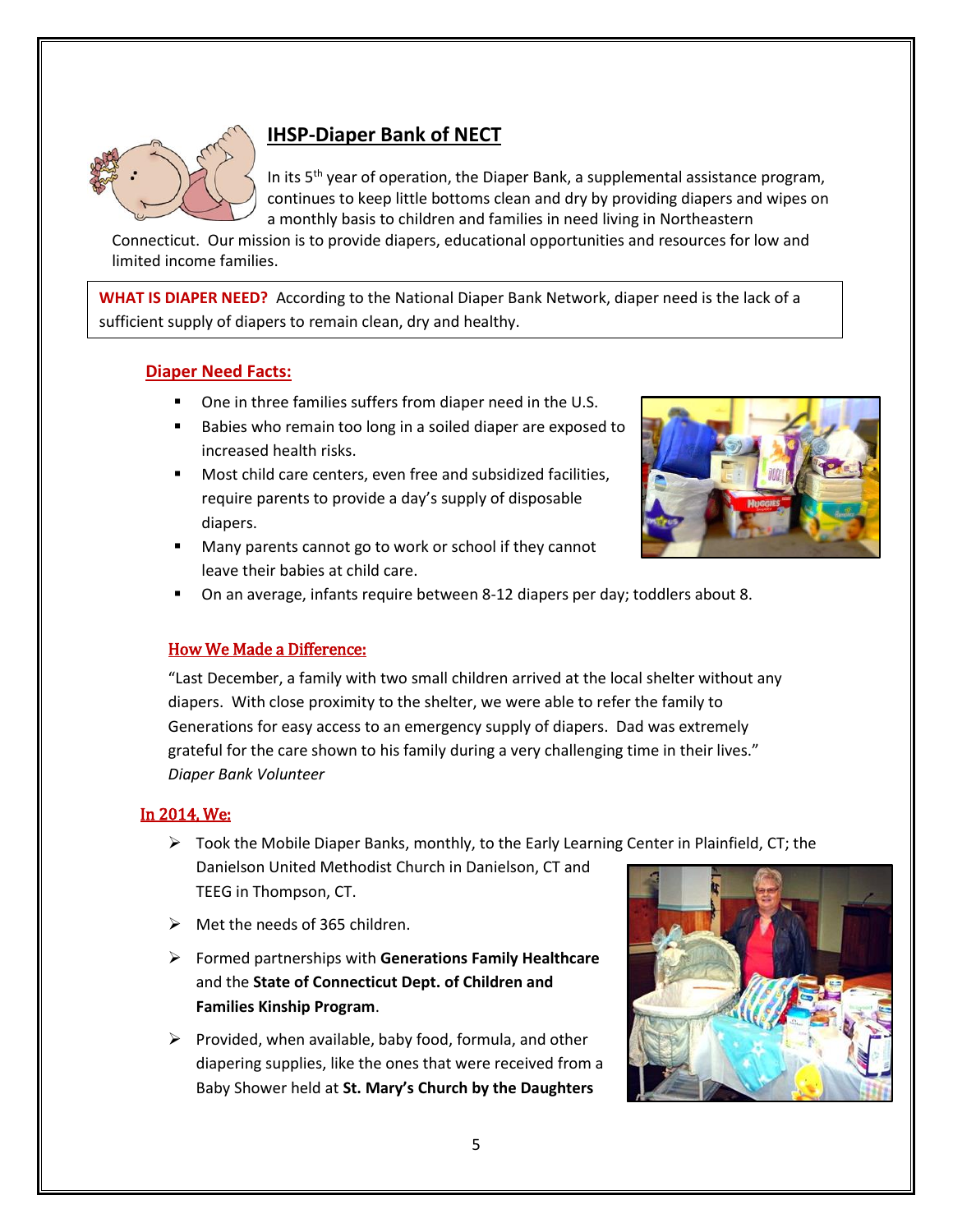## IHSP-NU 2 U Clothing Closet

very week, the Volunteer Staff of the **NU2U Clothing Closet** is E busy sorting, washing and stacking clothing from donations received from the community. Clothing is available in all sizes and shapes from infant to adult, boys and girls, men and women. They also provide, "when available", bedding, sleeping bags [for individuals finding themselves in a homeless situation] and towels/washcloths.

hroughout the year, the NU2U Clothing Closet provides support to CHR, United Services, the Access Agency shelter and Generations Family Healthcare. It is open in the day time, on T

Monday, Tuesday and Friday; and in the evening on Wednesday. Bernice, the NU 2 U Clothing Closet Coordinator, makes every effort to meet the needs of all the customers that come through our doors.

#### How We Made A Difference:

"The NU 2 U Clothing Closet has been able to provide multiple individuals with clothing in order to secure employment at area businesses." *Clothing Closet Volunteer*

### In 2014, We:

- $\triangleright$  Served more than 100 people weekly.
- $\triangleright$  Helped a family who needed burial clothes for a loved one.
- $\triangleright$  Assisted families displaced by a fire with clothing, towels, bedding and curtains.
- $\triangleright$  Donated old, worn blankets to a local veterinarian.



## IHSP-Fuel Assistance

HSP has been providing emergency fuel assistance for more than 25 years. The fuel **HSP has been providing emergency fuel assistance for more than 25 years<br>fund has and continues to assist many individuals and families in need of<br>supplemental fuel during the user. This assesses supplementa the State** supplemental fuel during the year. This program supplements the State of CT LIHEAP program and Operation Fuel, providing assistance when other funds have been depleted.



### In 2014, We:

 $\triangleright$  Provided 23 families-individuals with emergency fuel assistance.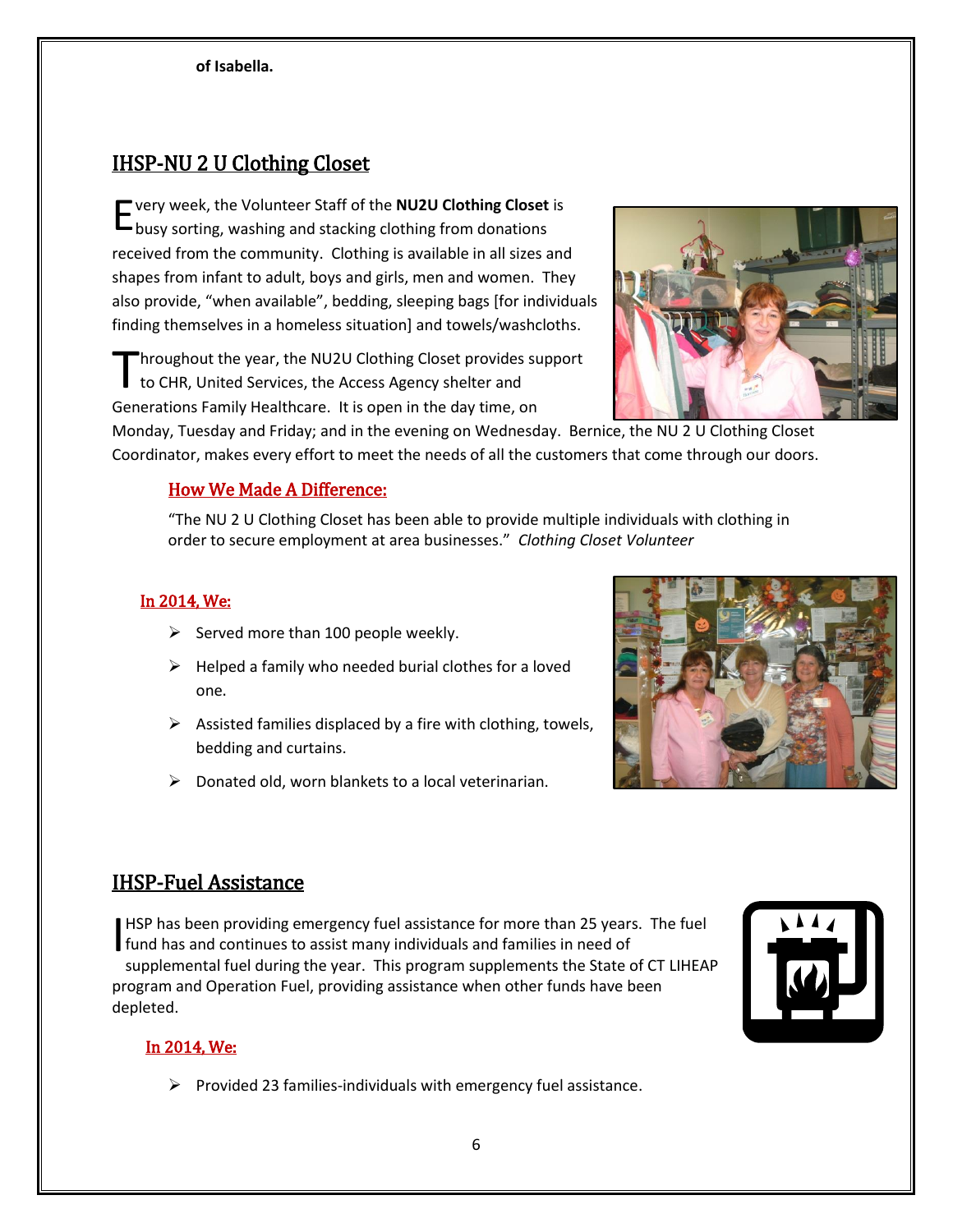## IHSP Homelessness & Rental Assistance

- $\triangleright$  Assisted homeless individuals with special needs, like personal care items and sleeping bags.
- $\triangleright$  Provided emergency rental assistance to 5 families-individuals.
- $\triangleright$  Provided support to the Generations Family Healthcare Homelessness Assistance Outreach Program.



## Finances

### 2014 Income



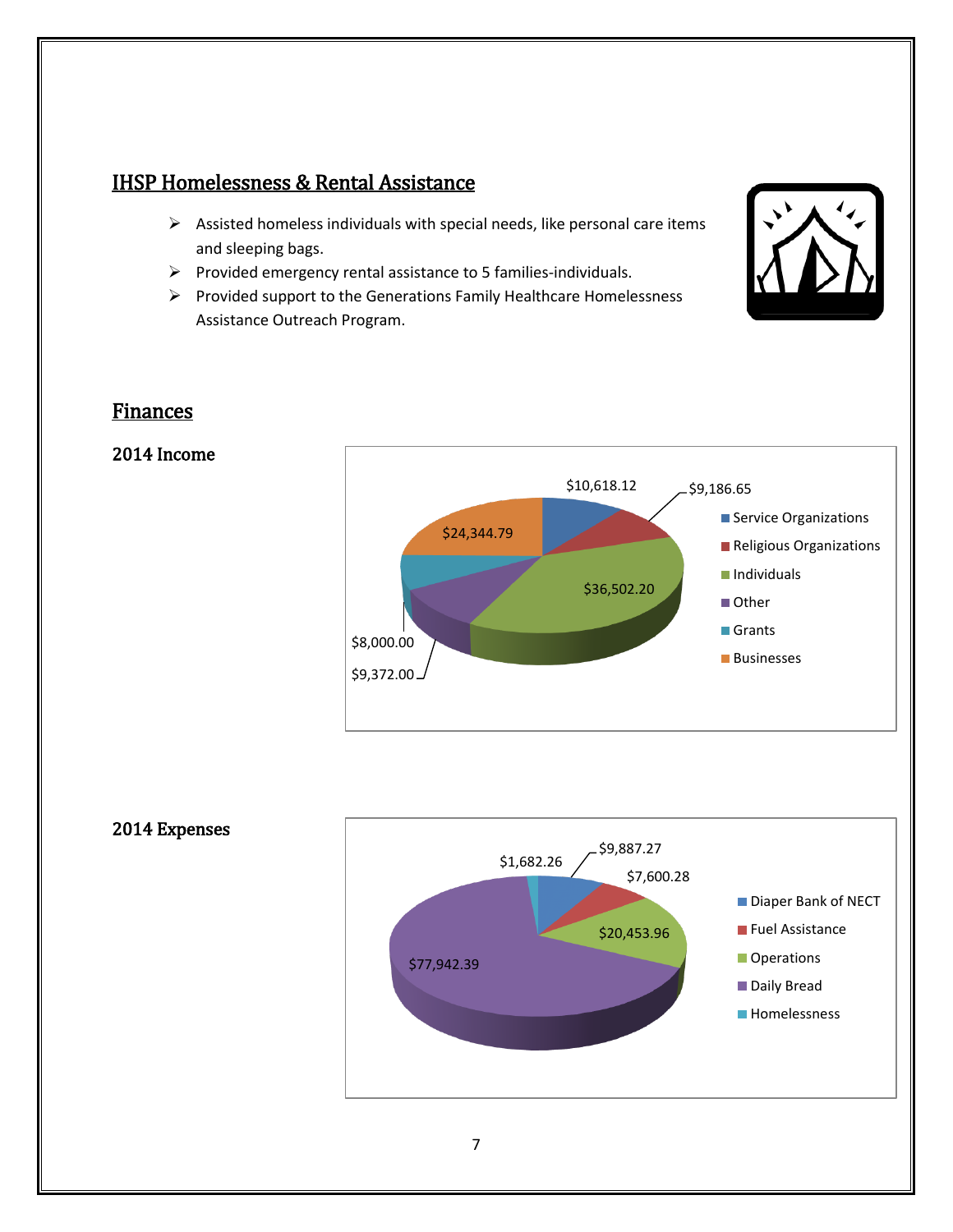## How You Can Help

- $\triangleright$  Fifty Dollars [\$50] will provide a child with 400 diapers; enough for 10 weeks
- $\triangleright$  One Hundred Dollars [\$100] will provide a family of five with enough emergency food for three days.
- $\triangleright$  Three Hundred Sixty Dollars [\$360] will provide an individual or family with 100 gallons of fuel oil.
- Twenty Five Dollars [\$25] will buy 30 cans of tuna fish or 25 cans of vegetables.
- $\triangleright$  Fifty Dollars [\$50] will buy fresh fruits and vegetables for a family or individual, increasing their nutritional intake of healthy foods.
- $\triangleright$  Host a Food Drive or a Diaper Drive
- $\triangleright$  Donate gently used clothing, bedding or sleeping bags

#### How To Donate

- Monetary donations can be made online a[t www.nectinterfaith.org](http://www.nectinterfaith.org/) or
- Checks can be made payable to IHSP and mailed to P O Box 281, Putnam, CT 06260.
- In-kind donations of food and gently used-clean clothing can be brought to either Daily Bread or the NU2U during our hours of operation. Delivery at other times can be arranged by calling 860-928- 0169.

## **IHSP Board of Directors**

In May of 2015 several Board Members attended Board Development training offered by the **Newell D.** In May of 2015 several Board Members attended Board Development training offered by the **Newell**<br> **Hale Foundation** and the **Community Foundation of Eastern Connecticut**. The training session was led by **Chuck Loring, CFRE, of Loring, Sternberg & Associates**. Following the all-day training we were able to identify our strong and weak areas and develop strategic plans that will move us forward.

Shawn Johnston, President Ann Kathi Peterson, Secretary David Dunham, Treasurer Karen Osbrey, Member Debby King, Member Rev. Edwin VonderHeide, Member Marge Guerin, Member Michael Douglas, Member Marty Carlson, Member **Louri Election Controllery** Lori Wajer, Member Sarah Hamby, Communications Coordinator, Member Helen Ferland, IHSP-Diaper Bank of NECT Program Coordinator, Member